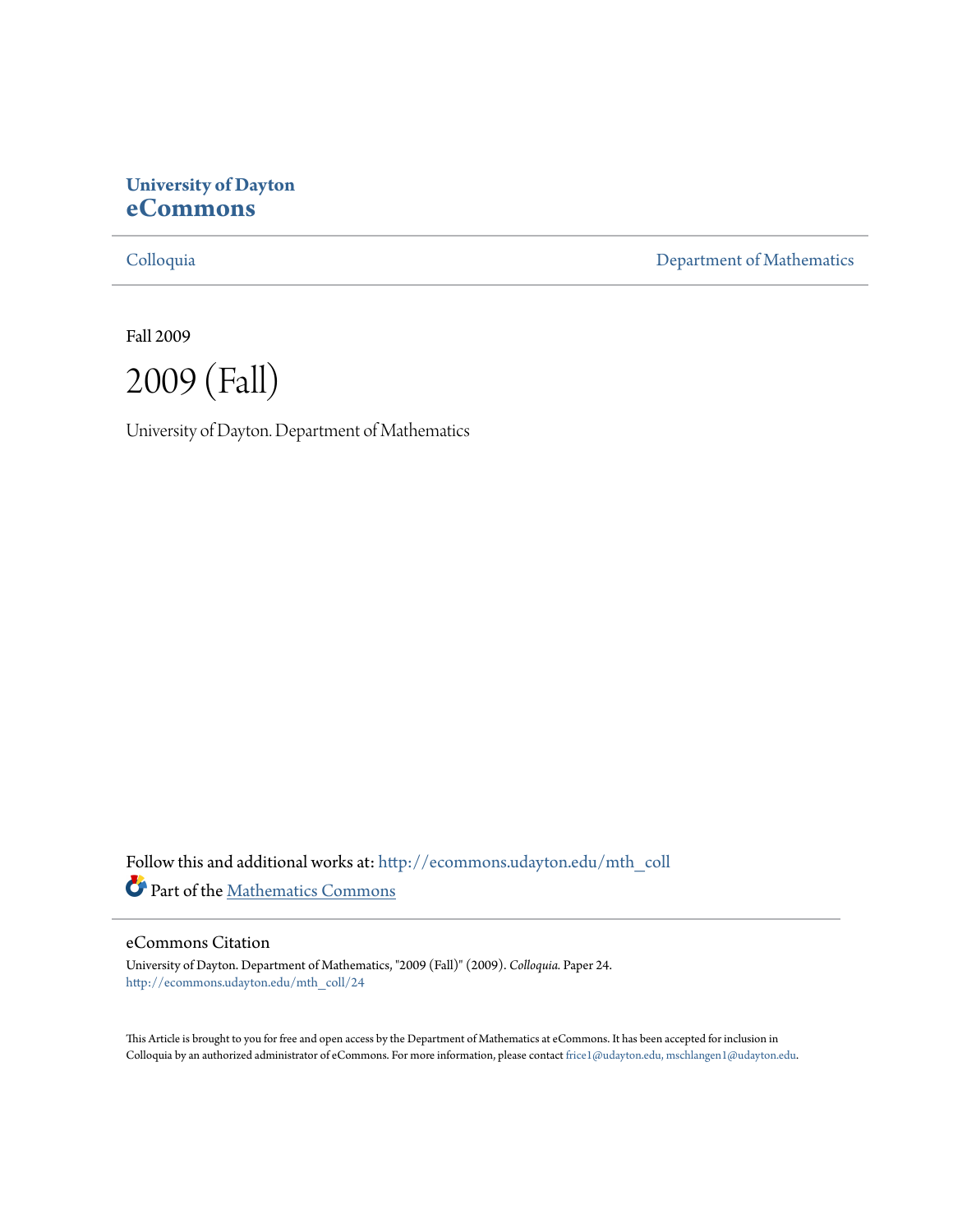# **Abstracts of the Colloquium Talks: Fall 2009 Department of Mathematics**

| Date             | Speaker and Title                                                                                                                                                | Time/Location   |
|------------------|------------------------------------------------------------------------------------------------------------------------------------------------------------------|-----------------|
| Thursday, Sep 10 | Murat Adivar, Izmir University of Economics<br>Function Bounds for Solutions of Volterra Integro Dynamic<br><b>Equations on Time Scales</b>                      | 3:00 PM, SC 323 |
| Thursday, Sep 17 | Lynne Yengulalp, University of Dayton<br>Non-normality points of the Stone-Cech remainder                                                                        | 3:00 PM, SC 323 |
| Thursday, Sep 24 | Lynne Yengulalp, University of Dayton<br>Non-normality points of the Stone-Cech remainder                                                                        | 3:00 PM, SC 323 |
| Thursday, Oct 1  | Elizabeth Zollinger, Hiram College<br>A family of comets in the 3-body problem                                                                                   | 3:00 PM, SC 323 |
| Tuesday, Oct 13  | Elham Negahdary, University of Dayton<br>An Efficient Radial Basis Function Approach to Lax and Sawada- 3:00 PM, SC 323<br>Kotera Equations                      |                 |
| Thursday, Nov 5  | Qian Li, University of Dayton<br>The Economic Dynamics of Financial Crisis                                                                                       | 3:00 PM, SC 323 |
| Thursday, Nov 12 | Sri Krishna Chirumamilla, University of Dayton<br>Boundary Layer Phenomena and Perturbation Methods in Non-3:00 PM, SC 323<br>Homogeneous Differential Equations |                 |
| Thursday, Nov 19 | TaraLee Mecham, College of Mount St. Joseph<br>Largeness of Graphs of Abelian Groups                                                                             | 3:00 PM, SC 323 |
| Thursday, Dec 3  | Ashley Yontz, University of Dayton<br>Using Data Envelopment Analysis (DEA) to Measure the<br><b>Efficiencies of Pharmaceutical Preparation Companies</b>        | 3:00 PM, SC 323 |
| Thursday, Dec 10 | Thomas Wakefield, Youngstown State University<br>On Characters, Character Degrees, and a Conjecture by<br>Huppert                                                | 3:00 PM, SC 323 |

# **Function Bounds for Solutions of Volterra Integro Dynamic Equations on Time Scales**

Murat Adıvar

**Abstract:** Introducing shift operators δ± on time scales we construct the integro dynamic equation

$$
x^{\Delta(t)} = -a(t)x(t) + \int_{t0}^t b\,\left(\delta_{(s,t)}\right)x(s)\Delta s, \ t \in [t_0,\infty)_\mathbb{T}
$$

which includes the following Volterra equations in particular cases:

• *Volterra integro differential equation of convolution type:* For  $\mathbb{T} = \mathbb{R}$  with  $\delta_-(s,t) = t - s$  and  $t_0 =$  0 

 $x'(t) = -a(t)x(t) + \int_0^t b(t-s)x(s)ds, t \in [0, \infty).$ 

• *Volterra integral equation with fractional kernel:* For  $\mathbb{T} = \mathbb{R}$  with  $\delta_-(s,t) = t/s$  and  $t_0 = 1$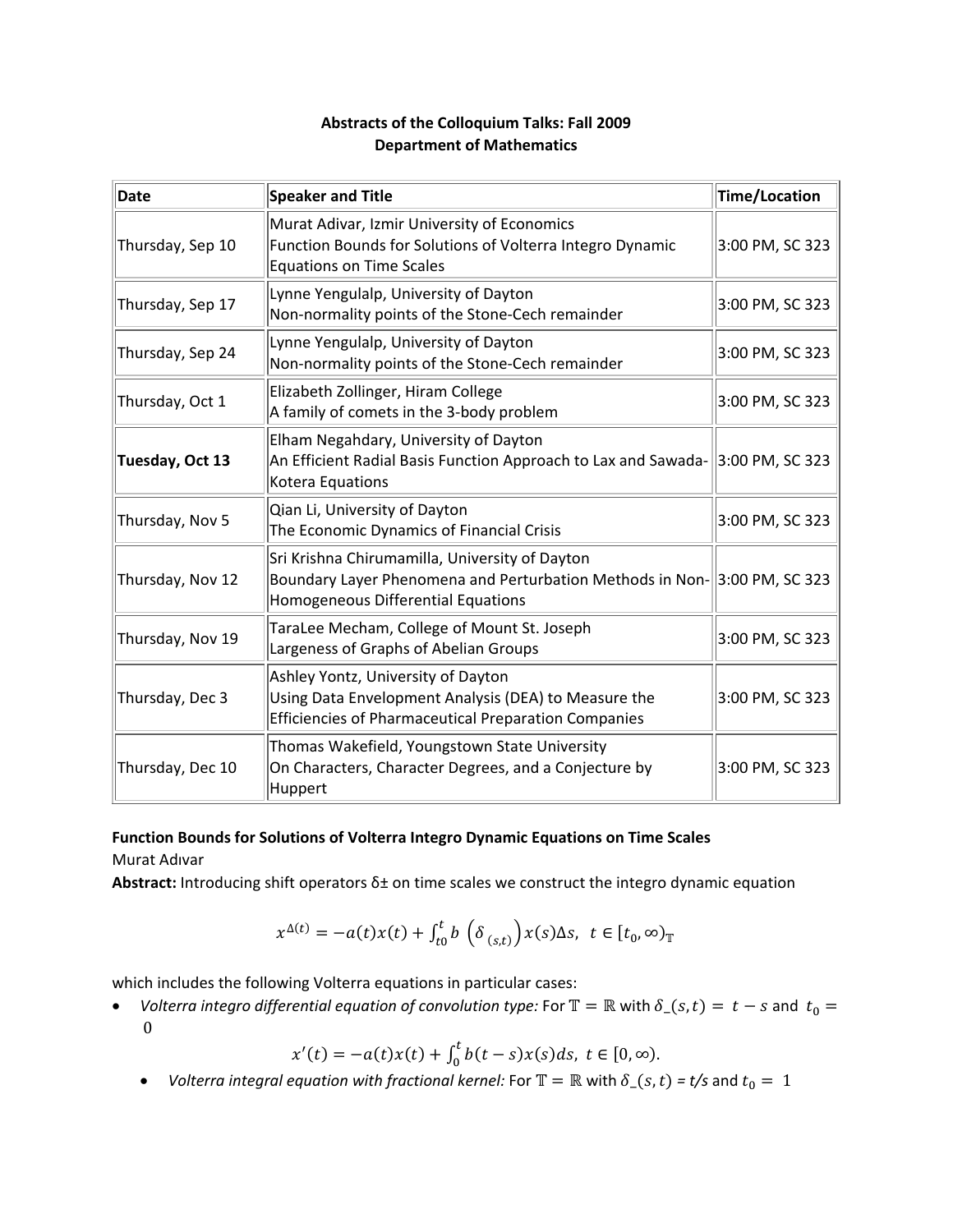$$
x'(t) = -a(t)x(t) + \int_1^t b\left(\frac{t}{s}\right)x(s)ds, \quad t \in [1, \infty)
$$

• Volterra integro difference equation of convolution type: For  $\mathbb{T} = \mathbb{Z}$  with  $\delta$   $(s, t) = t - s + \lambda$ and  $t_0 = \lambda$ 

$$
\Delta x(t) = -a(t)x(t) + \sum_{k=1}^{t-1} b(t - k + \lambda)x(k), t \in [\lambda, \infty) \cap \mathbb{Z} +
$$

Extending the scope of time scale variant of Gronwall's inequality we determine function bounds for the solutions of integro dynamic equation. Providing numerical examples we illustrate efficiency of obtained results. Moreover, we propose sufficient conditions implying exponential asymptotic stability of the trivial solution.

#### **Non-normality points of**  $\beta X \setminus X$  **(Stone-Cech remainder)**

#### Lynne Yengulalp

Abstract: A topological space Y is called normal if every pair of disjoint closed subsets of Y can be separated by a pair of open subsets of Y. Normality is not a hereditary property. That is, if Y is normal and Z is a subspace of Y, it is not necessarily the case that Z is normal. If Y is normal and an element  $\gamma$ of Y is such that the subspace  $Z = Y \setminus \{y\}$  is not normal, y is called a non-normality point of Y. The Stone‐Cech compactification of a Tychonoff space  $X$ , denoted  $\beta X$ , is the largest compacti‐ fication of X. We discuss non-normality points of  $\beta X \setminus X$  when X is a discrete space or, more generally, a locally compact metric space.

#### **A family of comets in the 3‐body problem**

Elizabeth Zollinger

**Abstract:** We will consider the Newtonian three‐body problem with equal masses. In particular, we will look at the family of curves that have collinear initial position and, after a given time, end up in an isosceles configuration with a fixed amount of rotation. For small angles of rotation, we obtain the classic comet orbit whose existence has historically relied on a limiting argument. Using variational arguments, which are more global in nature than limiting arguments, we find a family of periodic orbits extending from the extreme "comet'' case to orbits in which the ``comet'' passes close to both primaries. All of these orbits have the same topology and they can be deformed into one another without passing through collision, which will be illustrated on the shape sphere.

## **An Efficient Radial Basis Function Approach to Lax and Sawada‐ Kotera Equations**

## Elham Negahdary

**ABSTRACT** In this paper we present a numerical solution of a family of generalized fifth‐order Korteweg‐ de Vries equations using a meshless method of lines. This method uses radial basis functions for spatial derivatives and Runge‐Kutta method as a time integrator. This method exhibits high accuracy as seen from the comparison with the exact solutions.

## **The Economic Dynamics of Financial Crisis**

#### Qian Li

**Abstract:** The current financial crisis comes from the subprime mortgage woos that occurred in the USA in 2007. Beginning with the failures of large financial institutions in the United States, it rapidly propagated into a global financial and economic crisis. Since the impact of financial crisis on the global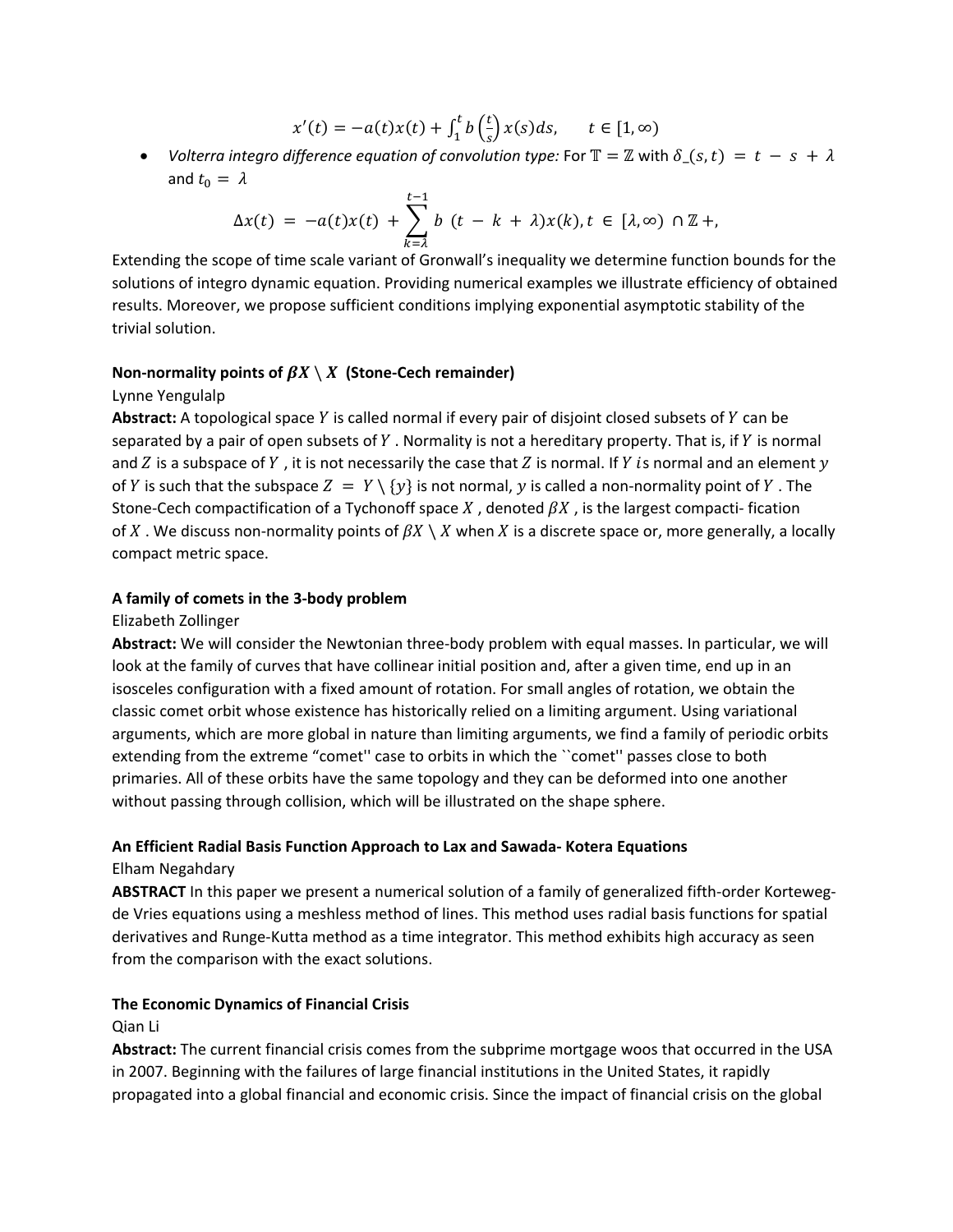economy is dramatic and wide spread, conducting research on the economic dynamics of financial crisis helps us to trace the root of financial crisis. This research studies the economic dynamics of financial crisis, the contagion of economic shocks, and how economic shocks interact with each other during the crisis period. Economic shocks include shocks in the stock market, housing market, credit market, and commodity market. Empirical evidences are examined at both the aggregate (macro) and individual firm (micro) level. At the macro level, we set up a VAR system in which the interactions of shocks in the stock market, housing market, credit market, and commodity market are examined. Variance decomposition and impulse response analyses offer us better understanding about the path of such shocks and the dynamics that economic system returns to equilibrium. At the micro level, quantile regression models are conducted on a cross-section of stocks to analyze the impact of economic shocks on stock market performance. Quantile regression examines the different responses of equity returns to financial crisis at the tails of the return distribution, and allows us to find factors contribute to good/bad performance during the crisis period.

## **Boundary Layer Phenomena and Perturbation Methods in Non‐homogeneous Differential Equations** Sri Krishna K. Chirumamilla

**Abstract** In this research, we discuss boundary layers in non‐homogeneous second order differential equations of the form

$$
\epsilon y'' + p(t)y' + q(t)y = f(t), 0 < t < 1, 0 < \epsilon < 1
$$
\n
$$
y(0) = \alpha, y(1) = \beta, p(t) > 0, p(t) < 0.
$$

Boundary layers occur in differential equations in which the perturbations are operative over very narrow regions across which the dependent variables undergo very rapid changes. These narrow regions frequently adjoin the boundaries of the domain of interest owing to the fact that the small parameter multiplies the highest derivative in the differential equation. Consequently, they are referred to as boundary layers in fluid mechanics, edge layers in solid mechanics, and skin layers in electrical applications. There are many physical situations in which the sharp changes occur inside the domain of interest, and the narrow regions across which these changes take place are usually referred to as shock layer in fluid and solid mechanics, transition points in quantum mechanics, and Stokes lines and surfaces in mathematics. These rapid changes cannot be handled by slow scales, but they can be handled by fast or magnitude or stretched scales.

## **Largeness of Graphs of Abelian Groups**

TaraLee Mecham

**Abstract:** A group is called large if it can be mapped onto a non‐abelian free group. Large groups have many interesting properties including super exponential subgroup growth and infinite virtual first Bettinumbers. We will look at groups that arise from free products with amalgamation and HNN‐extensions of classes of abelian groups and determine when such groups are large.

**About the speaker:** Tara was born and raised in Idaho and received a BA in Mathematics and Mathematics Education from Boise State University in 1995. After teaching in the US and Japan for several years she received her PhD in Mathematics from the University of Oklahoma in 2009. Her major field of study is Geometric Group Theory. She is currently an Assistant Professor at the College of Mount Saint Joseph. Tara's hobbies and interests include the Japanese language, contemplating the irrationality